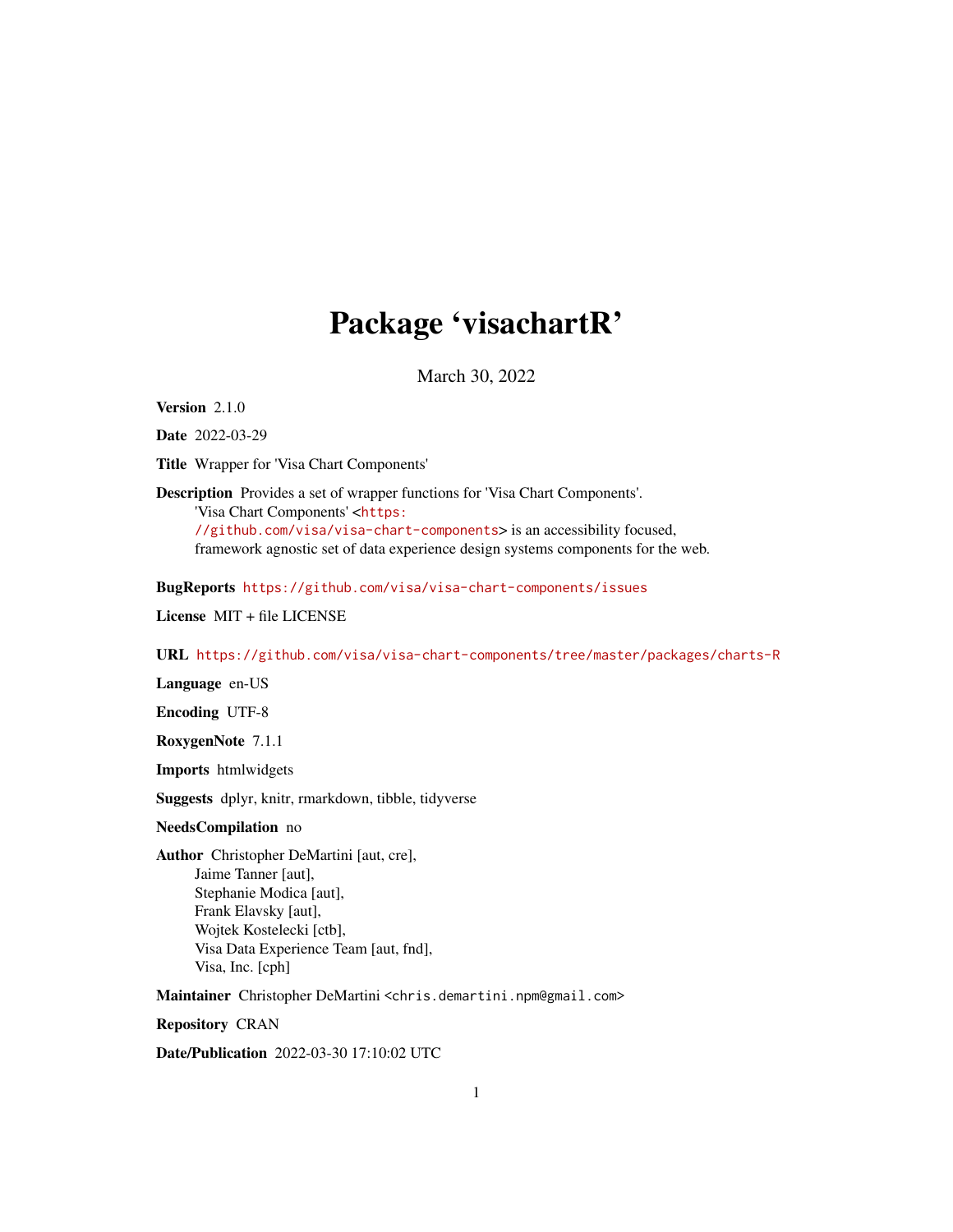## <span id="page-1-0"></span>R topics documented:

|  | $\overline{4}$ |
|--|----------------|
|  | -5             |
|  | 6              |
|  | -8             |
|  |                |
|  |                |
|  |                |
|  |                |
|  |                |
|  |                |
|  |                |
|  |                |
|  |                |
|  |                |
|  |                |
|  |                |

#### **Index** [22](#page-21-0)

alluvial\_diagram *alluvial\_diagram*

## Description

R wrapper for [@visa/alluvial-diagram](https://github.com/visa/visa-chart-components/tree/master/packages/alluvial-diagram) via [htmlwidgets.](https://www.htmlwidgets.org/)

Here is an example of alluvial-diagram in action:

```
alluvial_diagram(
 linkData,
 nodeData = NULL,
 sourceAccessor,
  targetAccessor,
 valueAccessor,
 nodeIDAccessor = "",
 groupAccessor = ",
  mainTitle = "",
  subTitle = "",accessibility = list(),
 props = list(),
  ...
)
```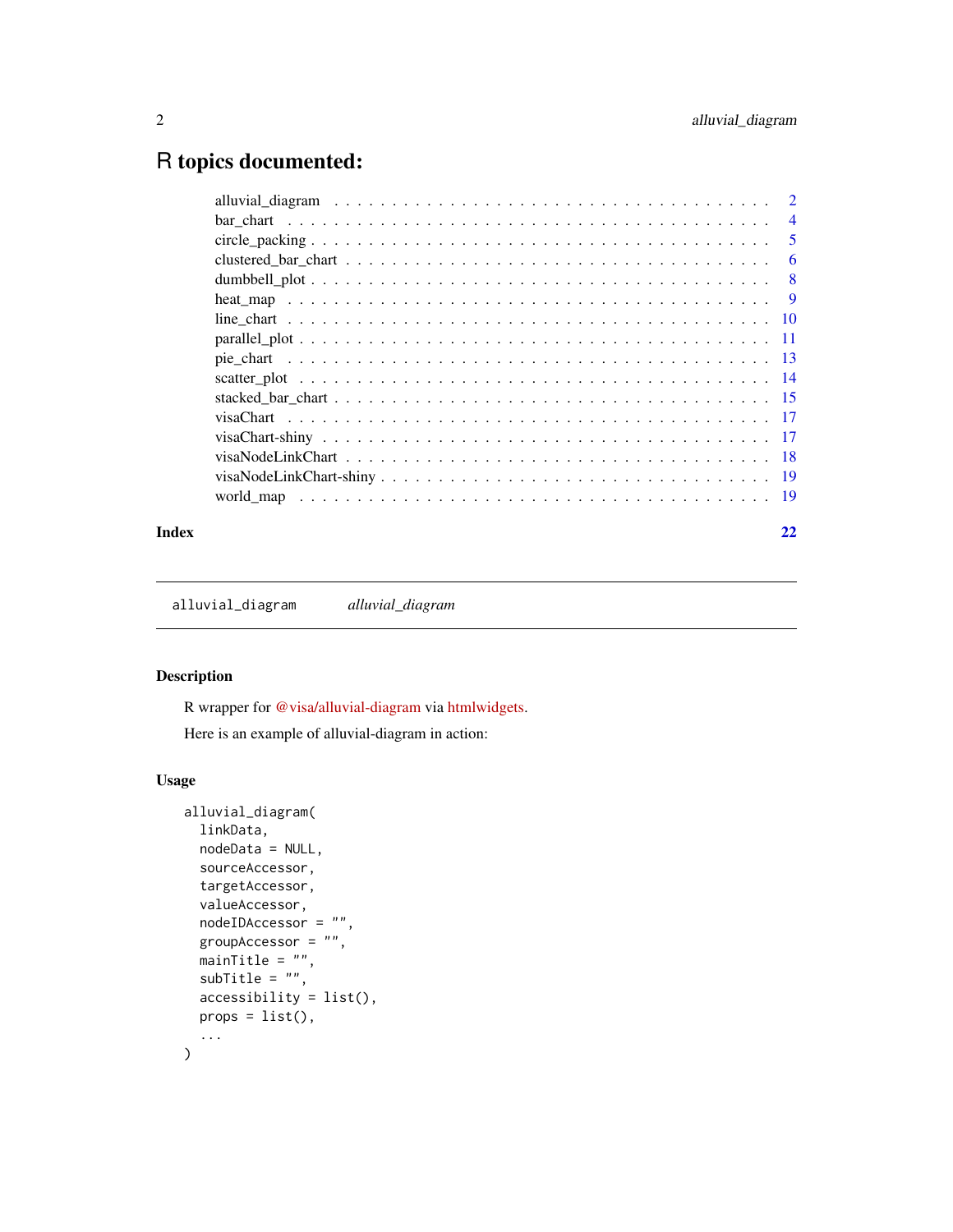#### Arguments

| linkData       | required to be a valid, R data frame. Data used to create links in diagram, an<br>array of objects which includes keys that map to chart accessors. See d3-sankey<br>for additional detail on data requirements.          |
|----------------|---------------------------------------------------------------------------------------------------------------------------------------------------------------------------------------------------------------------------|
| nodeData       | required to be a valid, R data frame. Optional. Data used to create nodes in<br>diagram, an array of objects which includes key that map to chart accessors.<br>See d3-sankey for additional detail on data requirements. |
| sourceAccessor | String. Key used to determine link's source, must be a node.                                                                                                                                                              |
| targetAccessor | String. Key used to determine link's target, must be a node.                                                                                                                                                              |
| valueAccessor  | String. Key used to determine link (and ultimately node size).                                                                                                                                                            |
| nodeIDAccessor | String. Key used to determine unique node identifiers. Requires nodeData to be<br>populated.                                                                                                                              |
| groupAccessor  | String. Key used to determine link's group or category.                                                                                                                                                                   |
| mainTitle      | String. The dynamic tag of title for the map (or you can create your own sepa-<br>rately). See highest Heading Level prop for how tags get assigned.                                                                      |
| subTitle       | String. The dynamic tag for a sub title for the map (or you can create your own<br>separately). See highest Heading Level prop for how tags get assigned.                                                                 |
| accessibility  | List(). Manages messages and settings for chart accessibility, see object defini-<br>tion                                                                                                                                 |
| props          | List(). A valid R list with additional property configurations, see all props for<br>@visa/alluvial-diagram                                                                                                               |
| .              | All other props passed into the function will be passed through to the chart, see<br>all props for @visa/alluvial-diagram.                                                                                                |

## Details

To see all available options for the chart properties/API see [@visa/alluvial-diagram.](https://github.com/visa/visa-chart-components/tree/master/packages/alluvial-diagram)

## Value

a visaNodeLinkChart htmlwidget object for plotting an alluvial diagram

```
library(tidyverse)
data.frame(HairEyeColor) %>%
  filter(Sex=="Female") %>%
  mutate(newHair = paste(Hair,"-Hair")) %>%
 mutate(newEye = paste(Eye,"-Eye")) %>%
 alluvial_diagram(sourceAccessor = "newHair", targetAccessor = "newEye", valueAccessor = "Freq")
```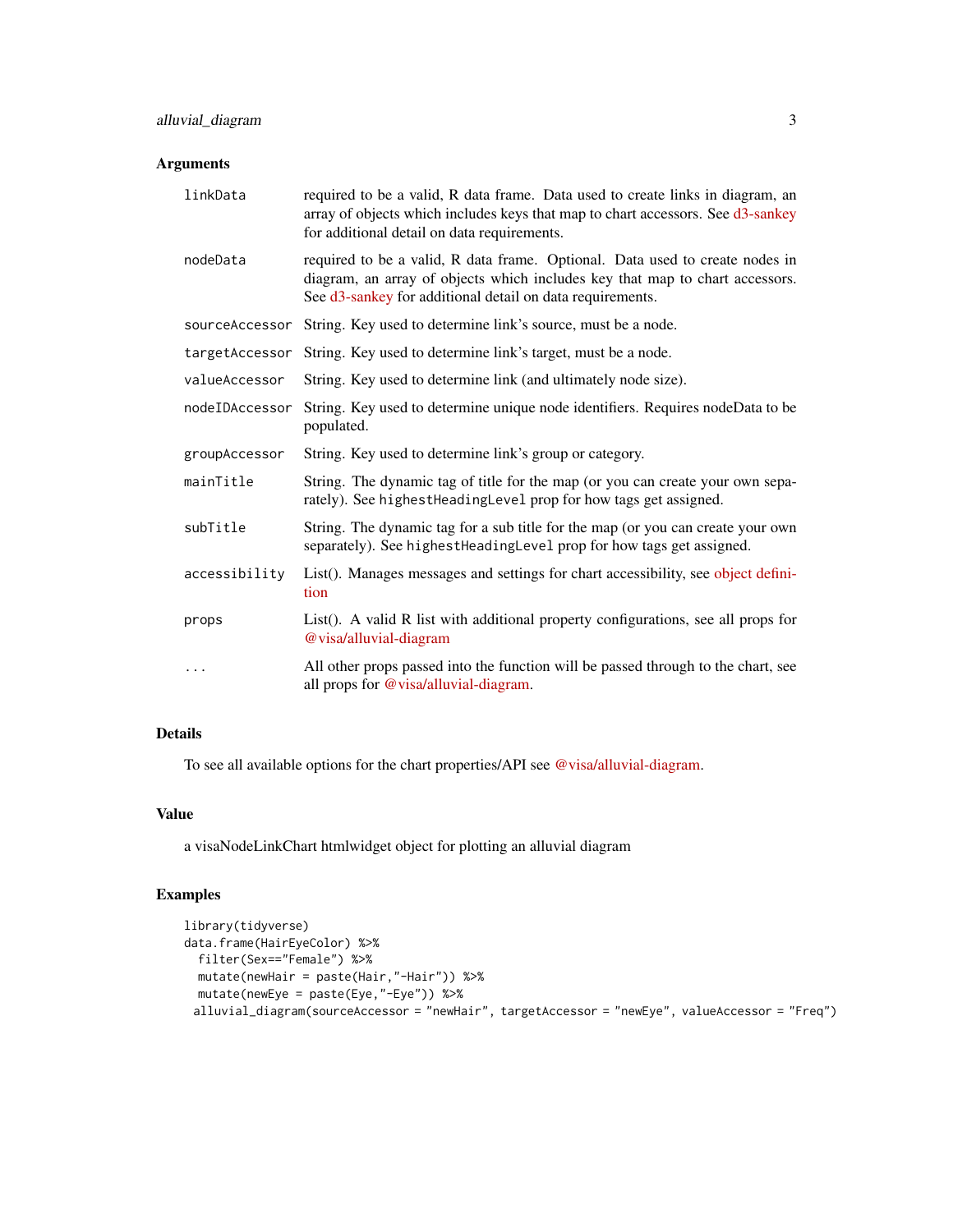<span id="page-3-0"></span>bar\_chart *bar\_chart*

## Description

R wrapper for [@visa/bar-chart](https://github.com/visa/visa-chart-components/tree/master/packages/bar-chart) via [htmlwidgets.](https://www.htmlwidgets.org/)

Here is an example of bar-chart in action:

## Usage

```
bar_chart(
 data,
 ordinalAccessor,
 valueAccessor,
  groupAccessor = "",
 minimum = ",
  subTitle = "",
  accessibility = list(),
 props = list(),
  ...
)
```
## Arguments

| data            | required to be a valid, R data frame. Data used to create chart, an array of objects<br>which includes keys that map to chart accessors.                  |
|-----------------|-----------------------------------------------------------------------------------------------------------------------------------------------------------|
| ordinalAccessor |                                                                                                                                                           |
|                 | String. Key used to determine bar's categorical property. (similar to x in ggplot)                                                                        |
| valueAccessor   | String. Key used to determine bar's numeric property. (similar to y in ggplot)                                                                            |
| groupAccessor   | String. Key used to determine bar group encoding (e.g., color/texture).                                                                                   |
| mainTitle       | String. The dynamic tag of title for the map (or you can create your own sepa-<br>rately). See highest Heading Level prop for how tags get assigned.      |
| subTitle        | String. The dynamic tag for a sub title for the map (or you can create your own<br>separately). See highest Heading Level prop for how tags get assigned. |
| accessibility   | List(). Manages messages and settings for chart accessibility, see object defini-<br>tion                                                                 |
| props           | List(). A valid R list with additional property configurations, see all props for<br>@ visa/bar-chart                                                     |
| .               | All other props passed into the function will be passed through to the chart, see<br>all props for @visa/bar-chart.                                       |

#### Details

To see all available options for the chart properties/API see [@visa/bar-chart.](https://github.com/visa/visa-chart-components/tree/master/packages/bar-chart)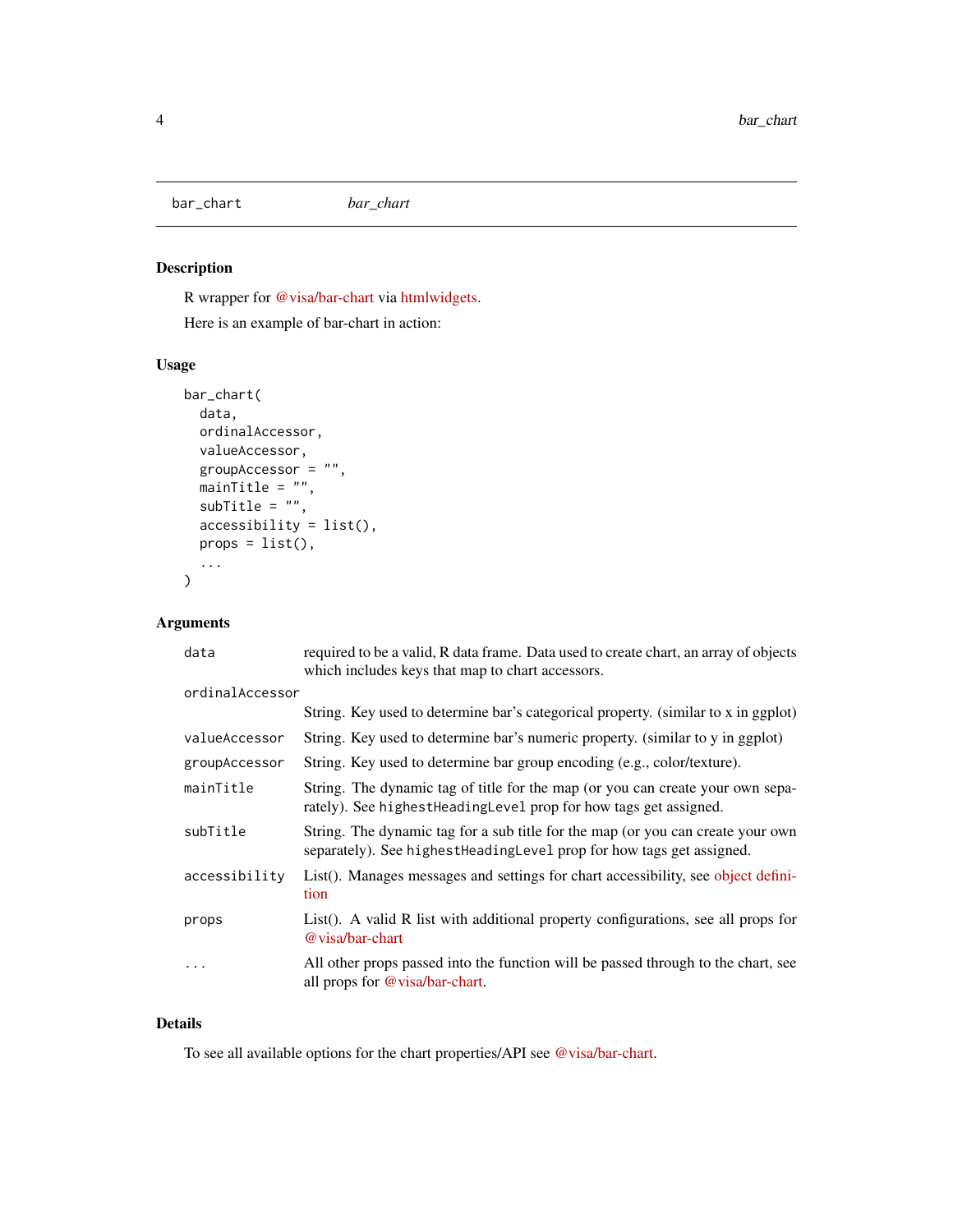## <span id="page-4-0"></span>circle\_packing 5

## Value

a visaChart htmlwidget object for plotting a bar chart

#### Examples

```
library(tidyverse)
bar_chart(BOD, "Time", "demand")
mtcars %>%
  sample_n(5) %>%
  tibble::rownames_to_column() %>%
  bar_chart("rowname", "mpg")
```
circle\_packing *circle\_packing*

## Description

R wrapper for [@visa/circle-packing](https://github.com/visa/visa-chart-components/tree/master/packages/circle-packing) via [htmlwidgets.](https://www.htmlwidgets.org/)

Here is an example of circle-packing in action:

## Usage

```
circle_packing(
  data,
  nodeAccessor,
  parentAccessor,
  sizeAccessor,
  mainTitle = \overline{''''},
  subTitle = ",
  accessibility = list(),
  props = list(),
  ...
)
```

| data           | required to be a valid, R data frame. Data used to create chart, an array of objects<br>which includes keys that map to chart accessors. See d3-hierarchy.stratify() for<br>additional detail on data requirements. |
|----------------|---------------------------------------------------------------------------------------------------------------------------------------------------------------------------------------------------------------------|
| nodeAccessor   | String. Key used to determine circle's child, must be a unique child.                                                                                                                                               |
| parentAccessor | String. Key used to determine circle's parent.                                                                                                                                                                      |
| sizeAccessor   | String. Key used to determine circle size.                                                                                                                                                                          |
| mainTitle      | String. The dynamic tag of title for the map (or you can create your own sepa-<br>rately). See highest Heading Level prop for how tags get assigned.                                                                |
| subTitle       | String. The dynamic tag for a sub title for the map (or you can create your own<br>separately). See highest Heading Level prop for how tags get assigned.                                                           |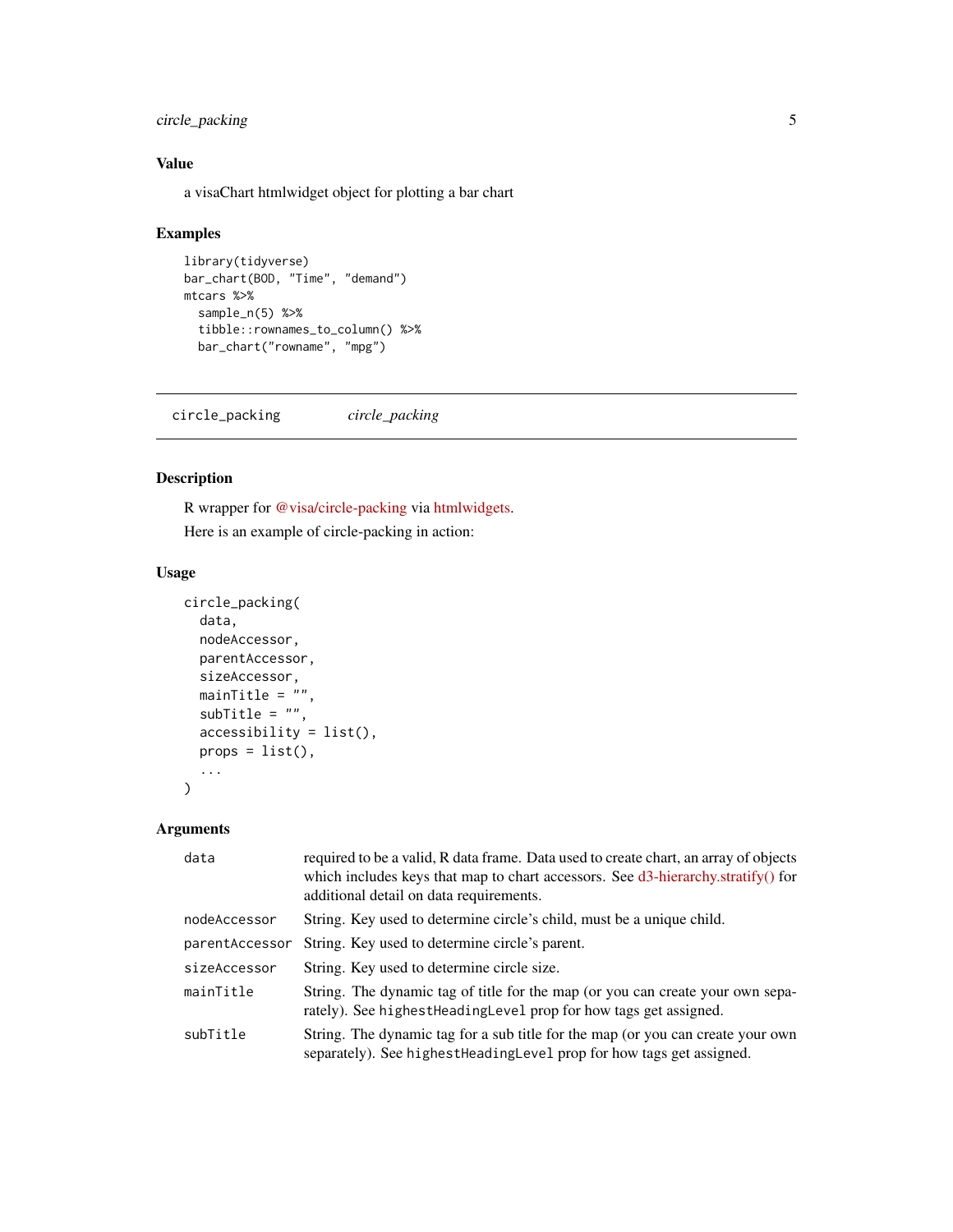<span id="page-5-0"></span>

| accessibility | List(). Manages messages and settings for chart accessibility, see object defini-<br>tion                                |
|---------------|--------------------------------------------------------------------------------------------------------------------------|
| props         | List(). A valid R list with additional property configurations, see all props for<br>@ visa/circle-packing               |
| $\ddotsc$     | All other props passed into the function will be passed through to the chart, see<br>all props for @visa/circle-packing. |

## Details

To see all available options for the chart properties/API see [@visa/circle-packing.](https://github.com/visa/visa-chart-components/tree/master/packages/circle-packing)

#### Value

a visaChart htmlwidget object for plotting a circle packing plot

#### Examples

```
library(dplyr)
data.frame(parent = c(NA, "A", "A", "C", "C"),
           node = c("A", "B", "C", "D", "E"),
           size = c(NA, 8L, 7L, 6L, 5L)) %>%
 circle_packing("node", "parent", "size",
                 accessibility = list(hideTextures = TRUE,
                                      hideDataTableButton = TRUE))
library(tidyverse)
data.frame(Orange) %>%
 mutate(age = as.character(age)) %>%
 bind_rows(data.frame(Tree = c(rep("Trees", 5), NA),
                      age = c(1:5, "Trees"))) %>%
 circle_packing("age", "Tree", "circumference",
                 accessibility=list(hideTextures = TRUE,
                                    includeDataKeyNames = TRUE,
                                    hideDataTableButton = TRUE))
```
clustered\_bar\_chart *clustered\_bar\_chart*

## Description

R wrapper for [@visa/clustered-bar-chart](https://github.com/visa/visa-chart-components/tree/master/packages/clustered-bar-chart) via [htmlwidgets.](https://www.htmlwidgets.org/)

Here is an example of clustered-bar-chart in action:

```
clustered_bar_chart(
  data,
  ordinalAccessor,
  valueAccessor,
```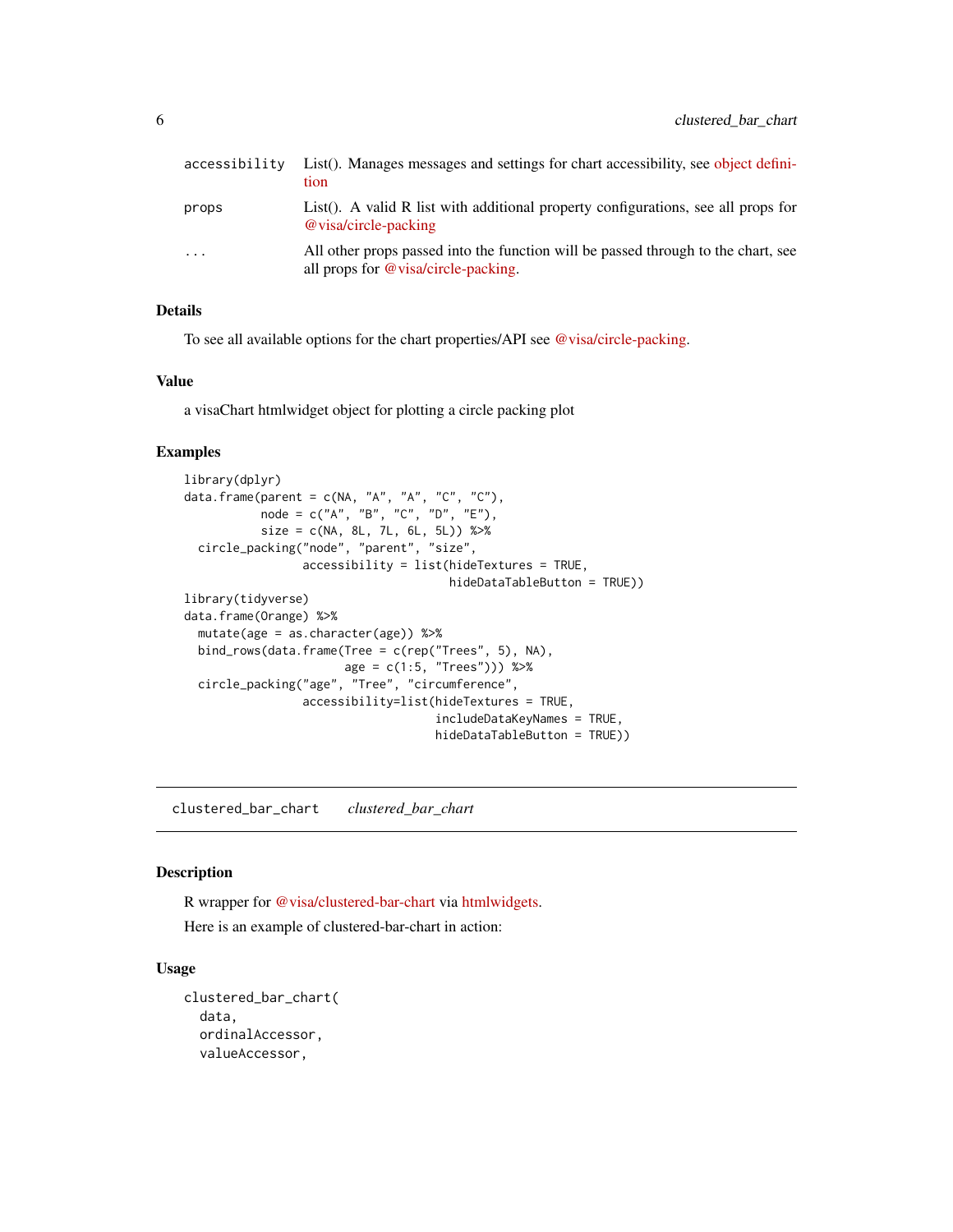## clustered\_bar\_chart 7

```
groupAccessor,
  mainTitle = "",
  subTitle = "",accessibility = list(),
 props = list(),...
)
```
## Arguments

| data            | required to be a valid, R data frame. Data used to create chart, an array of objects<br>which includes keys that map to chart accessors.                |
|-----------------|---------------------------------------------------------------------------------------------------------------------------------------------------------|
| ordinalAccessor |                                                                                                                                                         |
|                 | String. Key used to determine bar's categorical property, within groups. (similar<br>to x in ggplot)                                                    |
| valueAccessor   | String. Key used to determine bar's numeric property. (similar to y in ggplot)                                                                          |
| groupAccessor   | String. Key used to determine bar clusters.                                                                                                             |
| mainTitle       | String. The dynamic tag of title for the map (or you can create your own sepa-<br>rately). See highest Heading Level prop for how tags get assigned.    |
| subTitle        | String. The dynamic tag for a sub title for the map (or you can create your own<br>separately). See highestHeadingLevel prop for how tags get assigned. |
| accessibility   | List(). Manages messages and settings for chart accessibility, see object defini-<br>tion                                                               |
| props           | List(). A valid R list with additional property configurations, see all props for<br>@visa/clustered-bar-chart                                          |
| $\ddotsc$       | All other props passed into the function will be passed through to the chart, see<br>all props for @visa/clustered-bar-chart.                           |

## Details

To see all available options for the chart properties/API see [@visa/clustered-bar-chart.](https://github.com/visa/visa-chart-components/tree/master/packages/clustered-bar-chart)

#### Value

a visaChart htmlwidget object for plotting a clustered bar chart

```
library(tidyverse)
data.frame(UCBAdmissions) %>%
  filter(Admit == "Rejected") %>%
  clustered_bar_chart("Gender","Freq","Dept")
```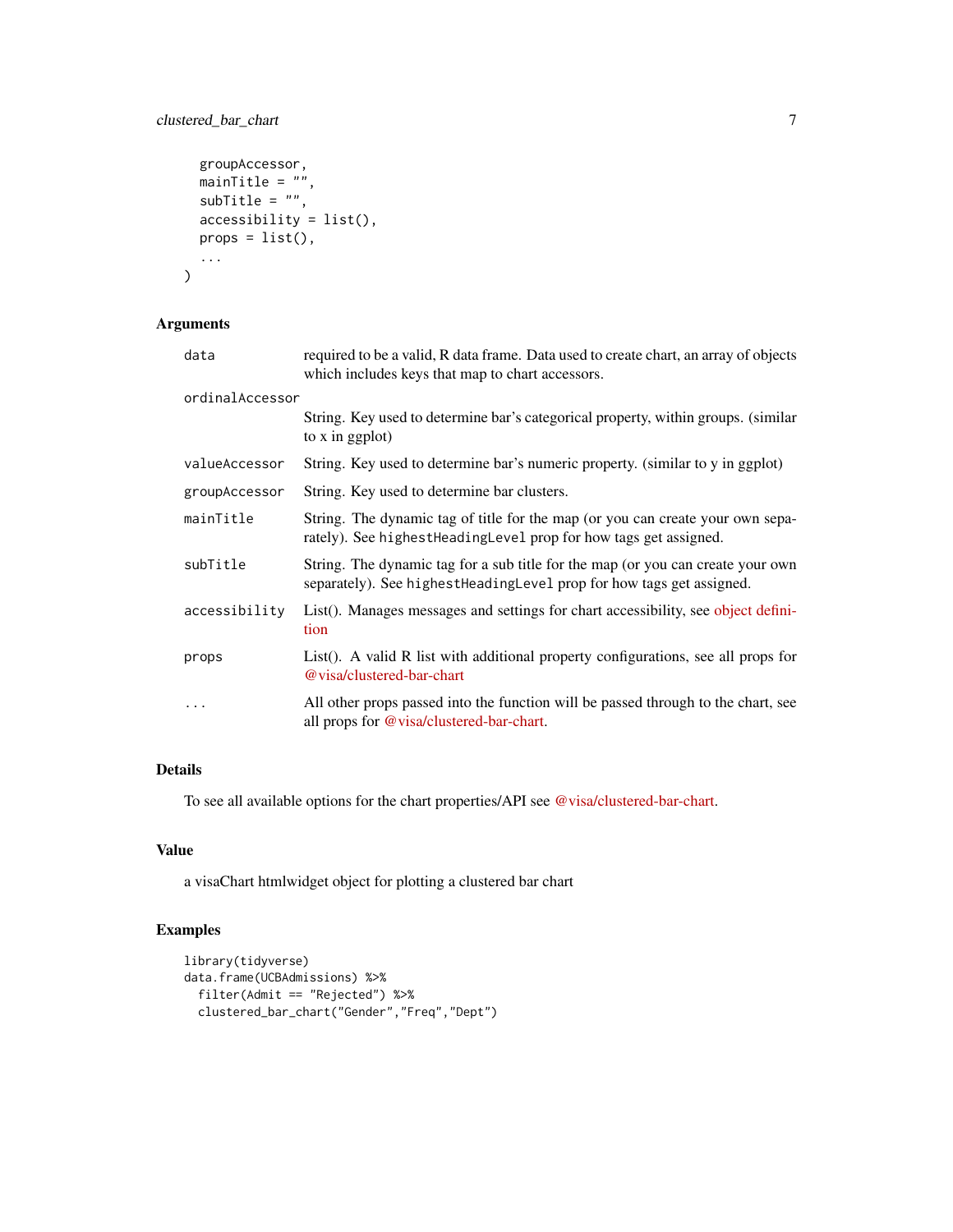<span id="page-7-0"></span>dumbbell\_plot *dumbbell\_plot*

## Description

R wrapper for [@visa/dumbbell-plot](https://github.com/visa/visa-chart-components/tree/master/packages/dumbbell-plot) via [htmlwidgets.](https://www.htmlwidgets.org/)

Here is an example of dumbbell-plot in action:

## Usage

```
dumbbell_plot(
 data,
 ordinalAccessor,
 valueAccessor,
 seriesAccessor,
 mainTitle = ",
 subTitle = "",accessibility = list(),
 props = list(),
  ...
)
```

| data            | required to be a valid, R data frame. Data used to create chart, an array of objects<br>which includes keys that map to chart accessors.                  |
|-----------------|-----------------------------------------------------------------------------------------------------------------------------------------------------------|
| ordinalAccessor |                                                                                                                                                           |
|                 | String. Key used to determine dumbbell's categorical property. (similar to x in<br>ggplot)                                                                |
| valueAccessor   | String. Key used to determine dumbbell's numeric property. (similar to y in<br>ggplot)                                                                    |
| seriesAccessor  | String. Key used to determine dumbbell's series.                                                                                                          |
| mainTitle       | String. The dynamic tag of title for the map (or you can create your own sepa-<br>rately). See highest Heading Level prop for how tags get assigned.      |
| subTitle        | String. The dynamic tag for a sub title for the map (or you can create your own<br>separately). See highest Heading Level prop for how tags get assigned. |
| accessibility   | List(). Manages messages and settings for chart accessibility, see object defini-<br>tion                                                                 |
| props           | List(). A valid R list with additional property configurations, see all props for<br>@ visa/dumbbell-plot                                                 |
| $\cdots$        | All other props passed into the function will be passed through to the chart, see<br>all props for $@$ visa/dumbbell-plot.                                |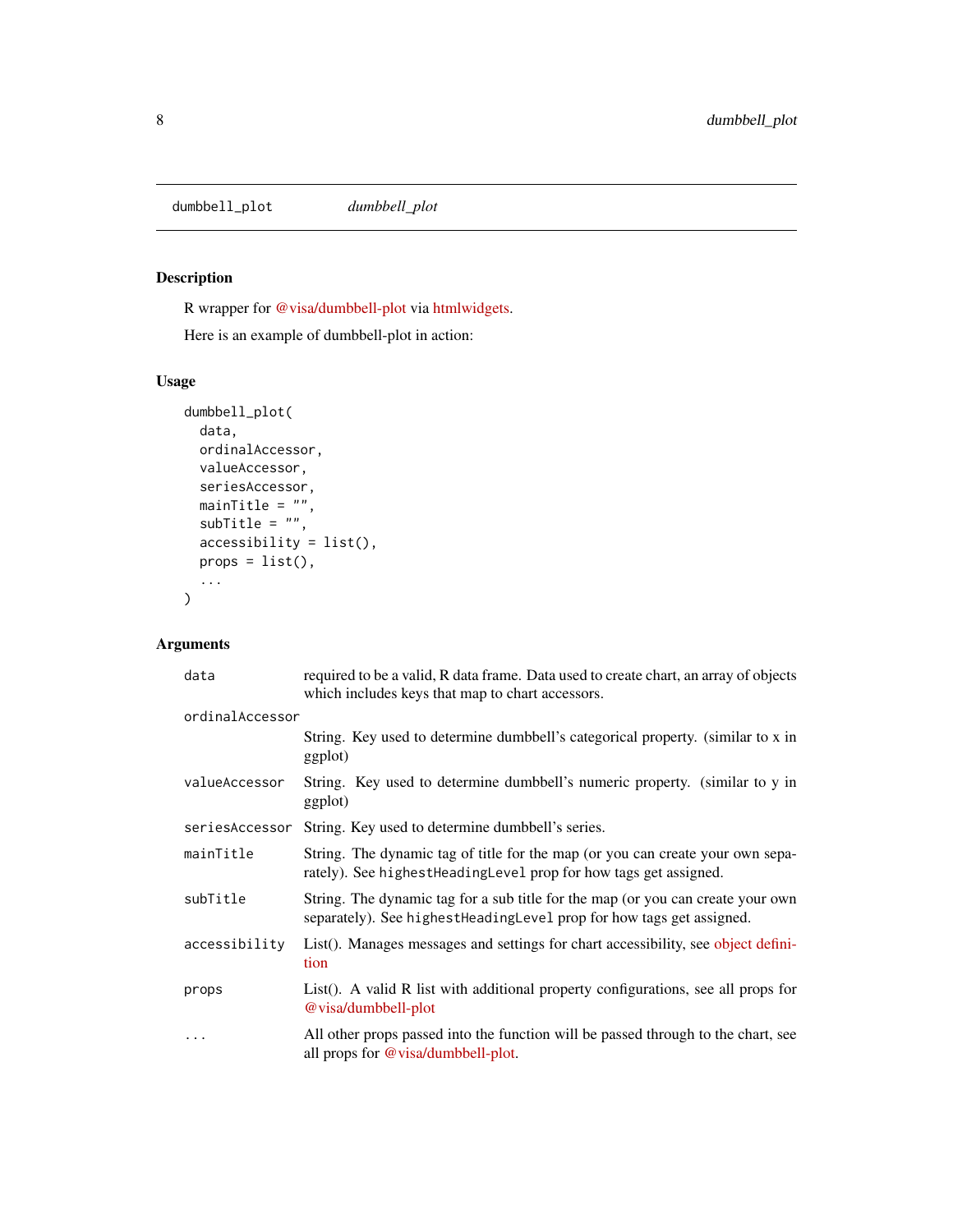#### <span id="page-8-0"></span>heat\_map 9

## Details

To see all available options for the chart properties/API see [@visa/dumbbell-plot.](https://github.com/visa/visa-chart-components/tree/master/packages/dumbbell-plot)

## Value

a visaChart htmlwidget object for plotting a dumbbell plot

#### Examples

```
library(tidyverse)
data.frame(UCBAdmissions) %>%
  filter(Admit == "Rejected") %>%
  dumbbell_plot("Dept","Freq","Gender")
```
heat\_map *heat\_map*

## Description

R wrapper for [@visa/heat-map](https://github.com/visa/visa-chart-components/tree/master/packages/heat-map) via [htmlwidgets.](https://www.htmlwidgets.org/)

Here is an example of heat-map in action:

#### Usage

```
heat_map(
  data,
 xAccessor,
 yAccessor,
 valueAccessor,
  mainTitle = "",
  subTitle = "",accessibility = list(),
  props = list(),
  ...
)
```

| data          | required to be a valid, R data frame. Data used to create chart, an array of objects<br>which includes keys that map to chart accessors. |
|---------------|------------------------------------------------------------------------------------------------------------------------------------------|
| xAccessor     | String. Key used to determine the x-axis categorical value. (similar to x in<br>ggplot)                                                  |
| vAccessor     | String. Key used to determine the y-axis categorical value. (similar to y in<br>ggplot)                                                  |
| valueAccessor | String. Key used to determine heatmap's numeric property, for assigning color.                                                           |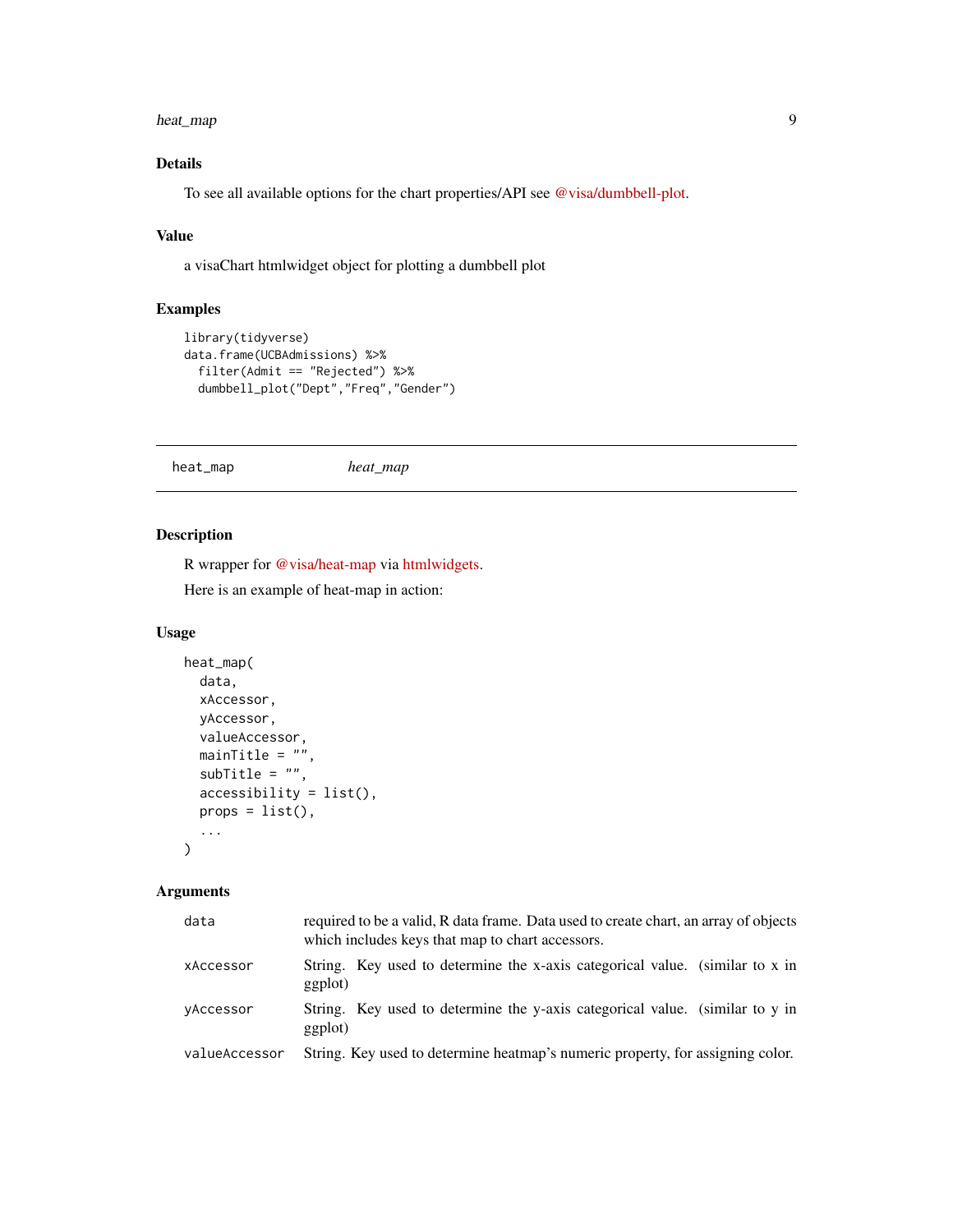<span id="page-9-0"></span>

| mainTitle     | String. The dynamic tag of title for the map (or you can create your own sepa-<br>rately). See highest Heading Level prop for how tags get assigned.      |
|---------------|-----------------------------------------------------------------------------------------------------------------------------------------------------------|
| subTitle      | String. The dynamic tag for a sub title for the map (or you can create your own<br>separately). See highest Heading Level prop for how tags get assigned. |
| accessibility | List(). Manages messages and settings for chart accessibility, see object defini-<br>tion                                                                 |
| props         | List(). A valid R list with additional property configurations, see all props for<br>@ visa/heat-map                                                      |
| $\cdots$      | All other props passed into the function will be passed through to the chart, see<br>all props for @visa/heat-map.                                        |

#### Details

To see all available options for the chart properties/API see [@visa/heat-map.](https://github.com/visa/visa-chart-components/tree/master/packages/heat-map)

#### Value

a visaChart htmlwidget object for plotting a heat map

## Examples

```
library(tidyverse)
data.frame(UCBAdmissions) %>%
  filter(Admit == "Rejected") %>%
  heat_map("Dept","Gender", "Freq")
```
line\_chart *line\_chart*

## Description

R wrapper for [@visa/line-chart](https://github.com/visa/visa-chart-components/tree/master/packages/line-chart) via [htmlwidgets.](https://www.htmlwidgets.org/)

Here is an example of line-chart in action:

```
line_chart(
  data,
 ordinalAccessor,
  valueAccessor,
  seriesAccessor,
  mainTitle = "",
  subTitle = "",accessibility = list(),
 props = list(),
  ...
)
```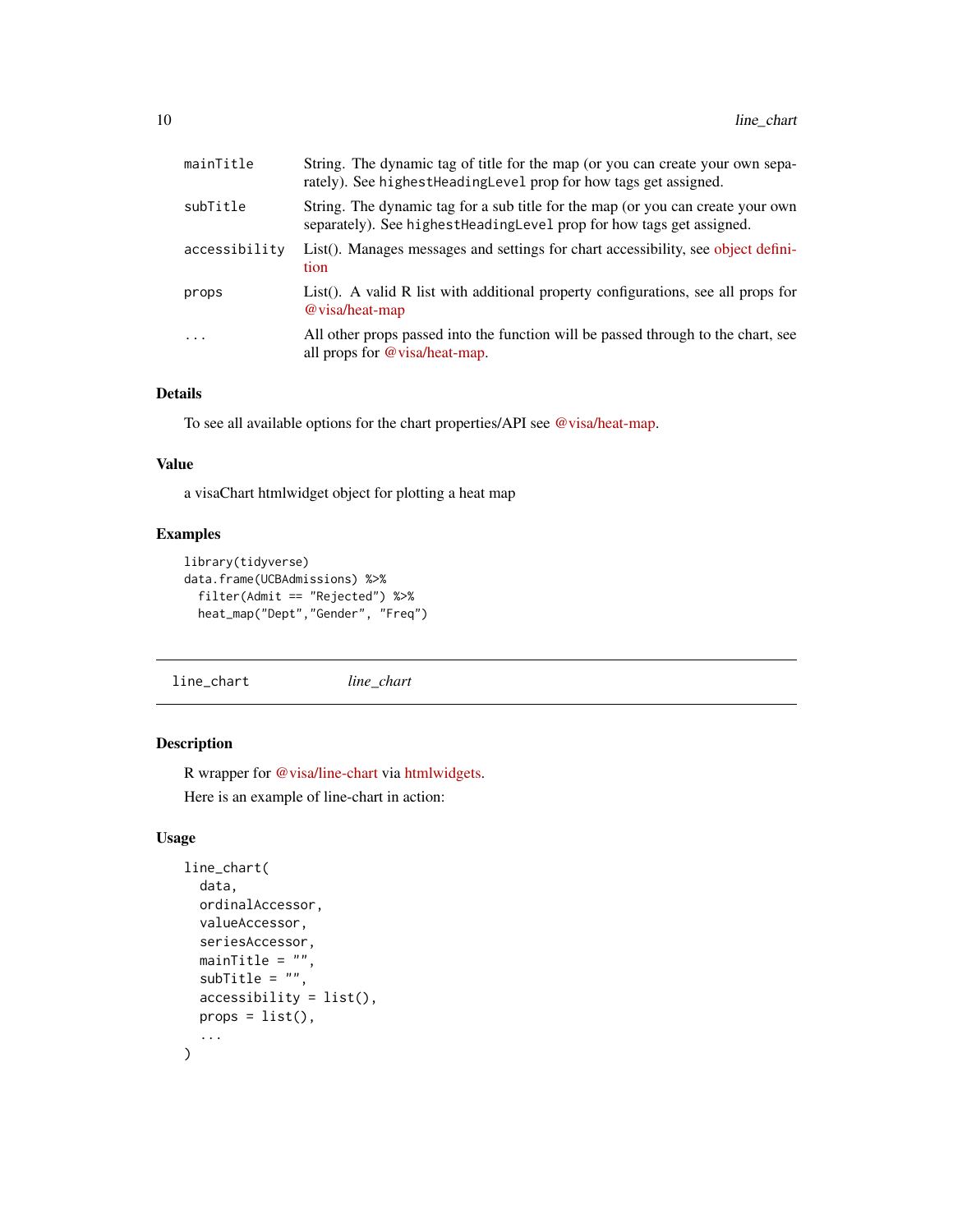## <span id="page-10-0"></span>parallel\_plot 11

#### Arguments

| data            | required to be a valid, R data frame. Data used to create chart, an array of objects<br>which includes keys that map to chart accessors.                  |
|-----------------|-----------------------------------------------------------------------------------------------------------------------------------------------------------|
| ordinalAccessor |                                                                                                                                                           |
|                 | String. Key used to determine line's categorical property. (similar to x in ggplot)                                                                       |
| valueAccessor   | String. Key used to determine line's numeric property. (similar to y in ggplot)                                                                           |
| seriesAccessor  | String. Key used to determine series (e.g., color/texture).                                                                                               |
| mainTitle       | String. The dynamic tag of title for the map (or you can create your own sepa-<br>rately). See highest Heading Level prop for how tags get assigned.      |
| subTitle        | String. The dynamic tag for a sub title for the map (or you can create your own<br>separately). See highest Heading Level prop for how tags get assigned. |
| accessibility   | List(). Manages messages and settings for chart accessibility, see object defini-<br>tion                                                                 |
| props           | List(). A valid R list with additional property configurations, see all props for<br>@ visa/line-chart                                                    |
| $\cdots$        | All other props passed into the function will be passed through to the chart, see<br>all props for @visa/line-chart.                                      |

## Details

To see all available options for the chart properties/API see [@visa/line-chart.](https://github.com/visa/visa-chart-components/tree/master/packages/line-chart)

#### Value

a visaChart htmlwidget object for plotting a line chart

## Examples

```
library(dplyr)
ChickWeight %>%
  filter(Chick==1 | Chick == 4) %>%
 line_chart("Time", "weight", "Chick",
             showBaselineX=FALSE,
             xAxis=list(label="Time",format="0a", visible=TRUE),
             yAxis=list(label="Weight", visible=TRUE, gridVisible=TRUE),
             mainTitle = "Selected chick weight over time")
```
parallel\_plot *parallel\_plot*

## Description

R wrapper for [@visa/parallel-plot](https://github.com/visa/visa-chart-components/tree/master/packages/parallel-plot) via [htmlwidgets.](https://www.htmlwidgets.org/) Here is an example of parallel-plot in action: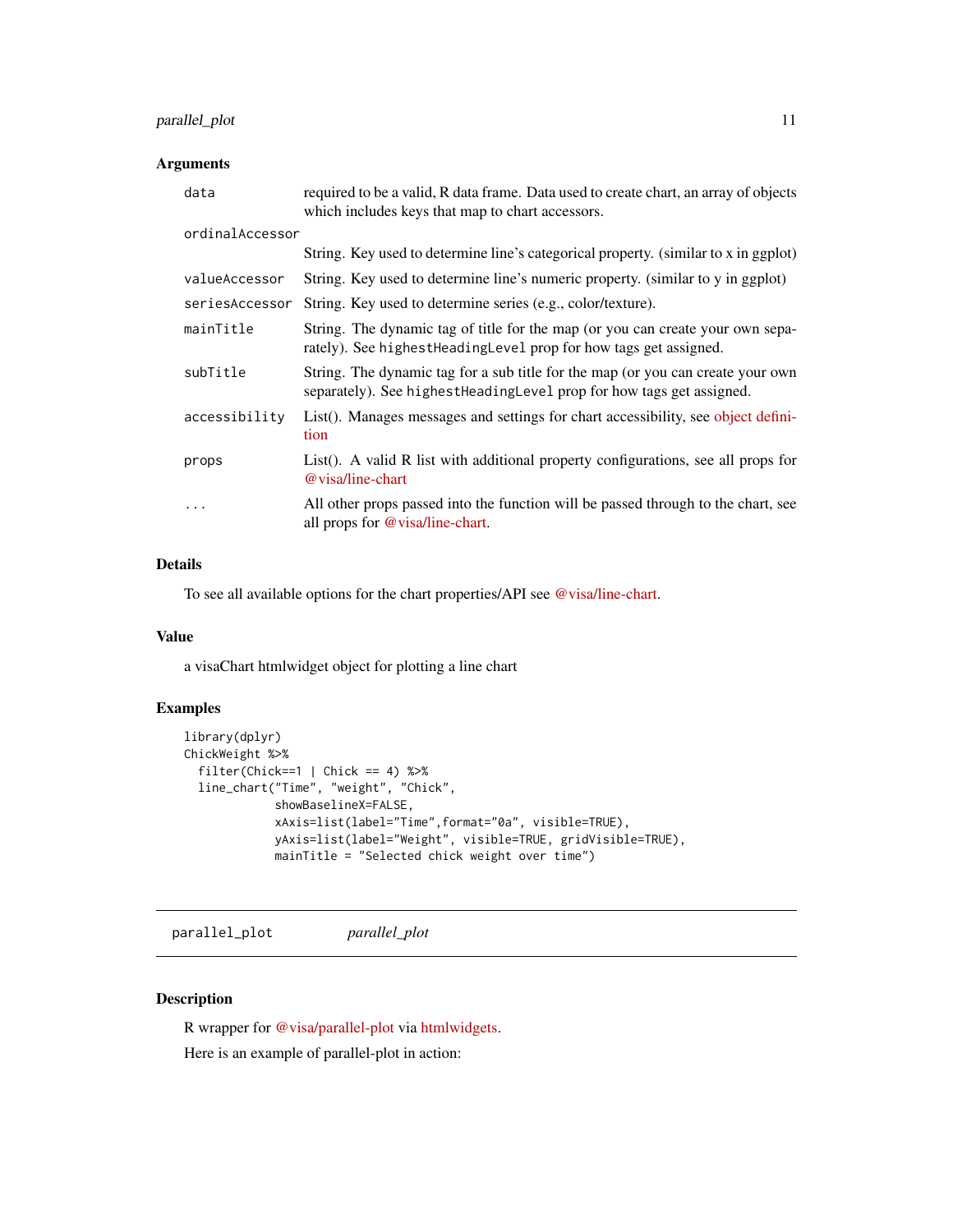#### Usage

```
parallel_plot(
 data,
 ordinalAccessor,
 valueAccessor,
 seriesAccessor,
 mainTitle = ",
 subTitle = ",
 accessibility = list(),
 props = list(),
  ...
)
```
## Arguments

| data            | required to be a valid, R data frame. Data used to create chart, an array of objects<br>which includes keys that map to chart accessors.                  |
|-----------------|-----------------------------------------------------------------------------------------------------------------------------------------------------------|
| ordinalAccessor |                                                                                                                                                           |
|                 | String. Key used to determine line's categorical property. (similar to x in ggplot)                                                                       |
| valueAccessor   | String. Key used to determine line's numeric property. (similar to y in ggplot)                                                                           |
| seriesAccessor  | String. Key used to determine series (e.g., color/texture).                                                                                               |
| mainTitle       | String. The dynamic tag of title for the map (or you can create your own sepa-<br>rately). See highest Heading Level prop for how tags get assigned.      |
| subTitle        | String. The dynamic tag for a sub title for the map (or you can create your own<br>separately). See highest Heading Level prop for how tags get assigned. |
| accessibility   | List(). Manages messages and settings for chart accessibility, see object defini-<br>tion                                                                 |
| props           | List(). A valid R list with additional property configurations, see all props for<br>@ visa/parallel-plot                                                 |
| $\cdots$        | All other props passed into the function will be passed through to the chart, see<br>all props for @visa/parallel-plot.                                   |

#### Details

To see all available options for the chart properties/API see [@visa/parallel-plot.](https://github.com/visa/visa-chart-components/tree/master/packages/parallel-plot)

#### Value

a visaChart htmlwidget object for plotting a parallel plot

```
library(dplyr)
ChickWeight %>%
filter(Chick==1 | Chick == 4) %>%
 parallel_plot("Time", "weight", "Chick",
              showBaselineX=FALSE,
```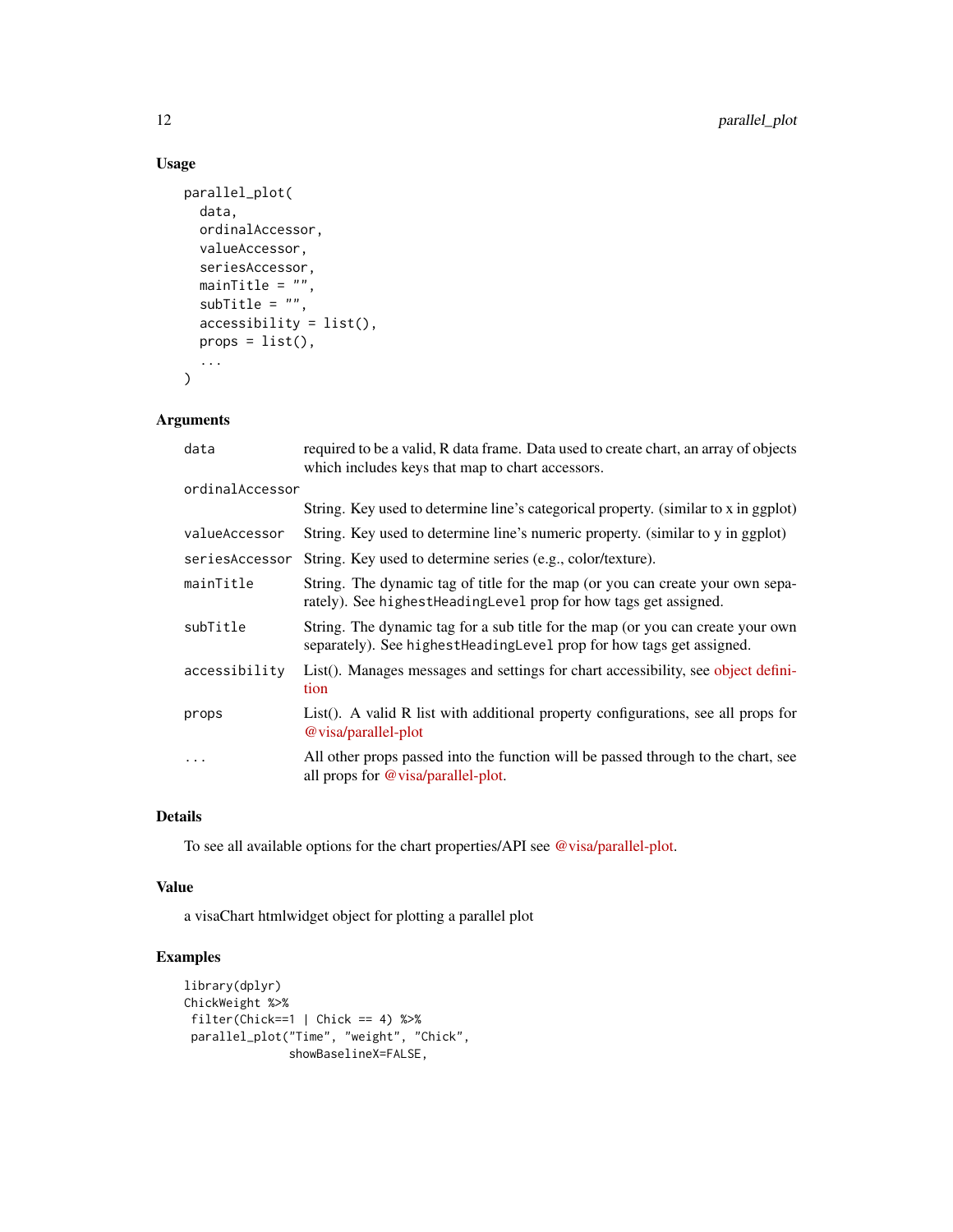```
xAxis=list(label="Time",format="0a", visible=TRUE),
yAxis=list(label="Weight", visible=FALSE, gridVisible=FALSE),
mainTitle = "Selected chick weight over time",
dataLabel=list(visible = TRUE,
               labelAccessor = "weight",
               placement = "bottom-right",
               format = "0a"))
```

```
pie_chart pie_chart
```
## Description

R wrapper for [@visa/pie-chart](https://github.com/visa/visa-chart-components/tree/master/packages/pie-chart) via [htmlwidgets.](https://www.htmlwidgets.org/)

Here is an example of pie-chart in action:

## Usage

```
pie_chart(
 data,
 ordinalAccessor,
 valueAccessor,
 mainTitle = ",
 subTitle = "",accessibility = list(),
 props = list(),
  ...
\mathcal{L}
```

| data            | required to be a valid, R data frame. Data used to create chart, an array of objects<br>which includes keys that map to chart accessors.                  |
|-----------------|-----------------------------------------------------------------------------------------------------------------------------------------------------------|
| ordinalAccessor |                                                                                                                                                           |
|                 | String. Key used to determine chart's categorical property.                                                                                               |
| valueAccessor   | String. Key used to determine chart's numeric property.                                                                                                   |
| mainTitle       | String. The dynamic tag of title for the map (or you can create your own sepa-<br>rately). See highest Heading Level prop for how tags get assigned.      |
| subTitle        | String. The dynamic tag for a sub title for the map (or you can create your own<br>separately). See highest Heading Level prop for how tags get assigned. |
| accessibility   | List(). Manages messages and settings for chart accessibility, see object defini-<br>tion                                                                 |
| props           | List(). A valid R list with additional property configurations, see all props for<br>@visa/pie-chart                                                      |
| $\ddotsc$       | All other props passed into the function will be passed through to the chart, see<br>all props for $@$ visa/pie-chart.                                    |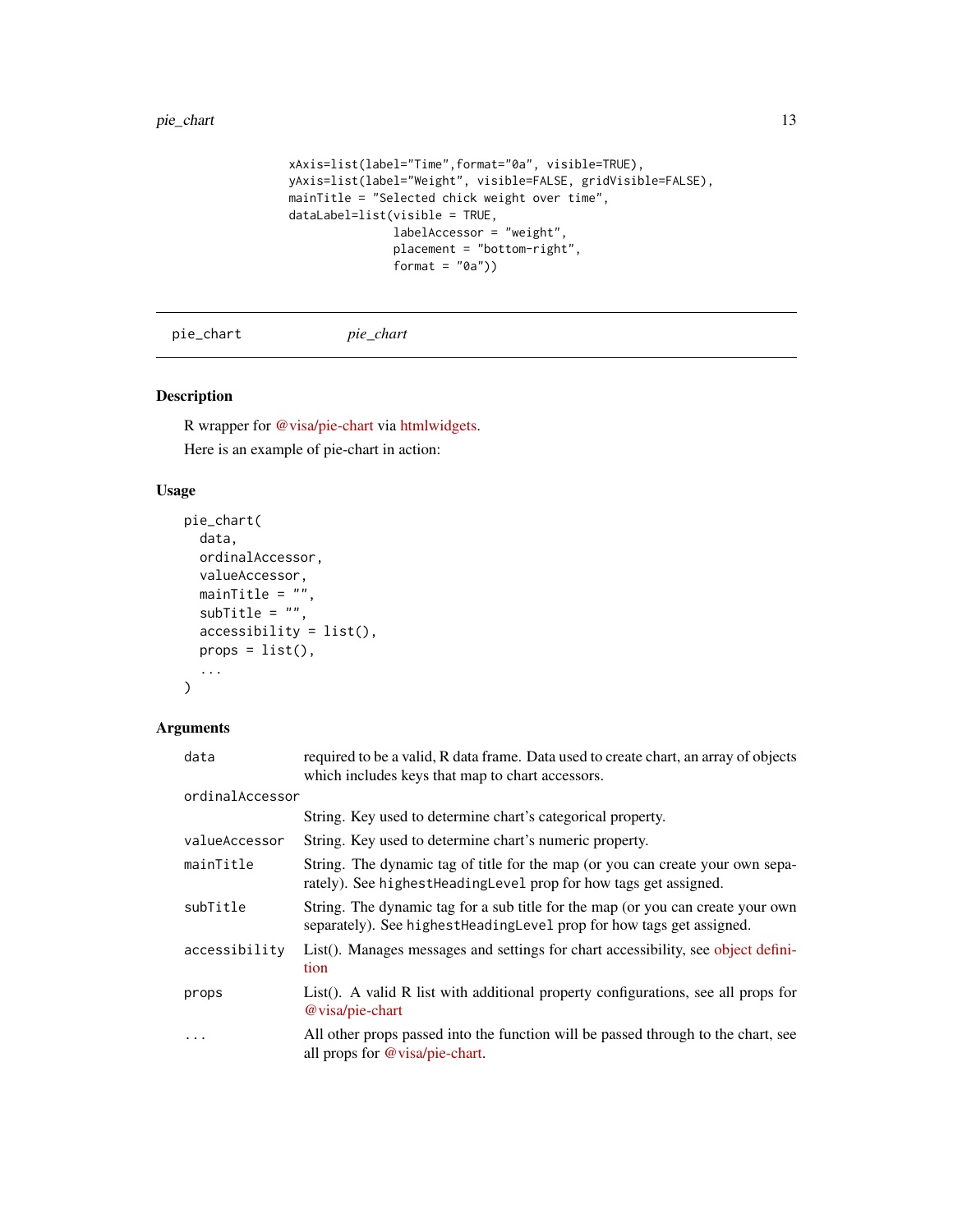## <span id="page-13-0"></span>Details

To see all available options for the chart properties/API see [@visa/pie-chart.](https://github.com/visa/visa-chart-components/tree/master/packages/pie-chart)

#### Value

a visaChart htmlwidget object for plotting a pie chart

#### Examples

```
library(tidyverse)
data.frame (HairEyeColor) %>%
 filter(Hair=="Blond", Sex=="Male") %>%
 mutate(blueEyes = if_else(Eye=="Blue", "Blue","Other")) %>%
 group_by(blueEyes, Hair, Sex) %>%
 summarise(FreqSum=sum(Freq), n=n()) %>%
 pie_chart(
  "blueEyes",
  "FreqSum",
 mainTitle="How many males with Blonde hair have Blue eyes?",
  sortOrder="desc"
 \lambda
```
scatter\_plot *scatter\_plot*

## Description

R wrapper for [@visa/scatter-plot](https://github.com/visa/visa-chart-components/tree/master/packages/scatter-plot) via [htmlwidgets.](https://www.htmlwidgets.org/)

Here is an example of scatter-plot in action:

```
scatter_plot(
 data,
 xAccessor,
 yAccessor,
 groupAccessor = "",
 mainTitle = ",
 subTitle = ",
 accessibility = list(),props = list(),
  ...
)
```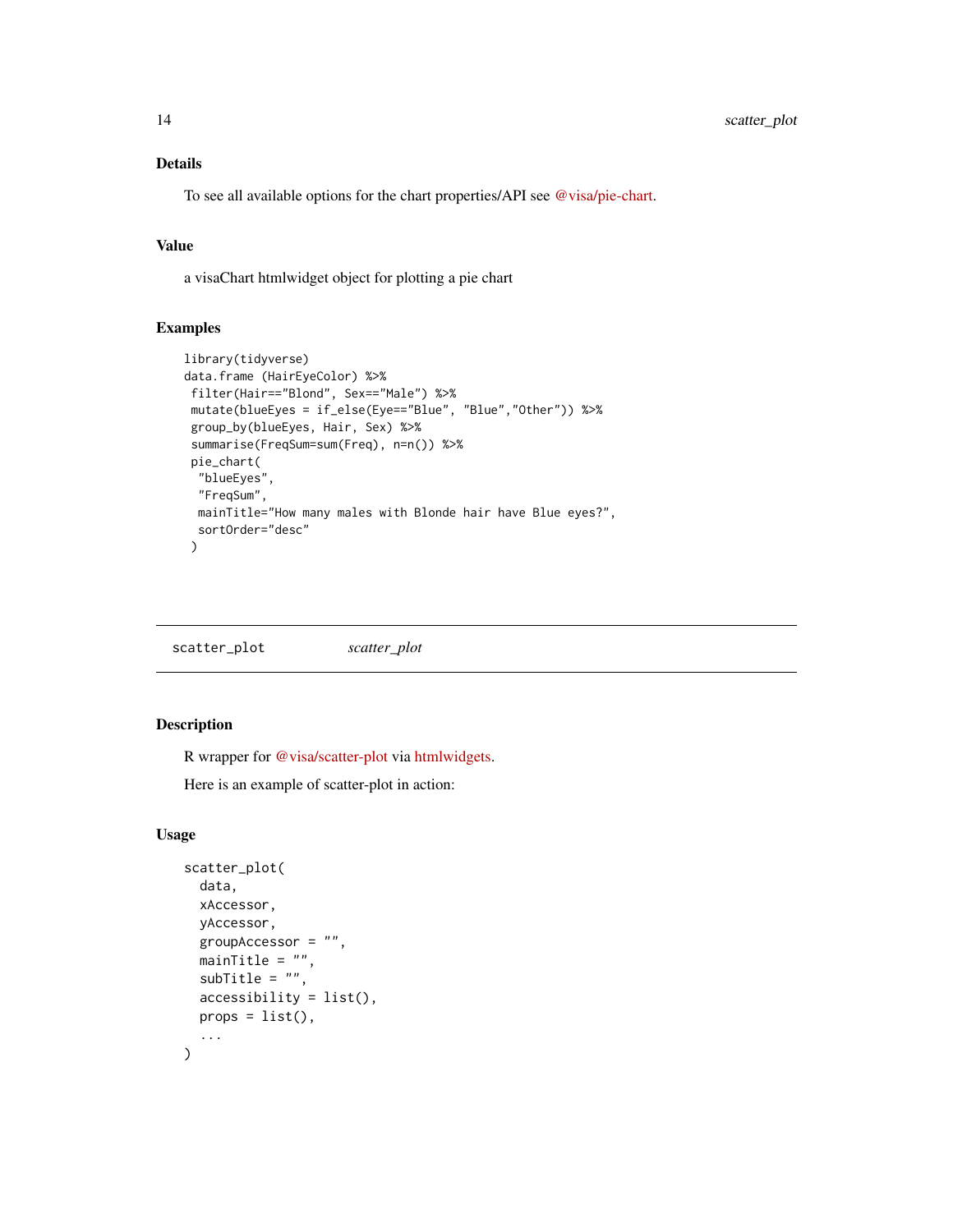## <span id="page-14-0"></span>Arguments

| data          | required to be a valid, R data frame. Data used to create chart, an array of objects<br>which includes keys that map to chart accessors.                  |
|---------------|-----------------------------------------------------------------------------------------------------------------------------------------------------------|
| xAccessor     | String. Key used to determine each point's position along the x-axis.                                                                                     |
| yAccessor     | String. Key used to determine each point's position along the y-axis.                                                                                     |
| groupAccessor | String. Key used to determine bar group encoding (e.g., color/texture).                                                                                   |
| mainTitle     | String. The dynamic tag of title for the map (or you can create your own sepa-<br>rately). See highest Heading Level prop for how tags get assigned.      |
| subTitle      | String. The dynamic tag for a sub title for the map (or you can create your own<br>separately). See highest Heading Level prop for how tags get assigned. |
| accessibility | List(). Manages messages and settings for chart accessibility, see object defini-<br>tion                                                                 |
| props         | List(). A valid R list with additional property configurations, see all props for<br>@ visa/scatter-plot                                                  |
| .             | All other props passed into the function will be passed through to the chart, see<br>all props for @visa/scatter-plot.                                    |

#### Details

To see all available options for the chart properties/API see [@visa/scatter-plot.](https://github.com/visa/visa-chart-components/tree/master/packages/scatter-plot)

#### Value

a visaChart htmlwidget object for plotting a scatter plot

## Examples

```
library(tidyverse)
scatter_plot(mtcars[order(mtcars$cyl),], "wt", "mpg", "cyl")
```
stacked\_bar\_chart *stacked\_bar\_chart*

## Description

R wrapper for [@visa/stacked-bar-chart](https://github.com/visa/visa-chart-components/tree/master/packages/stacked-bar-chart) via [htmlwidgets.](https://www.htmlwidgets.org/)

Here is an example of stacked-bar-chart in action: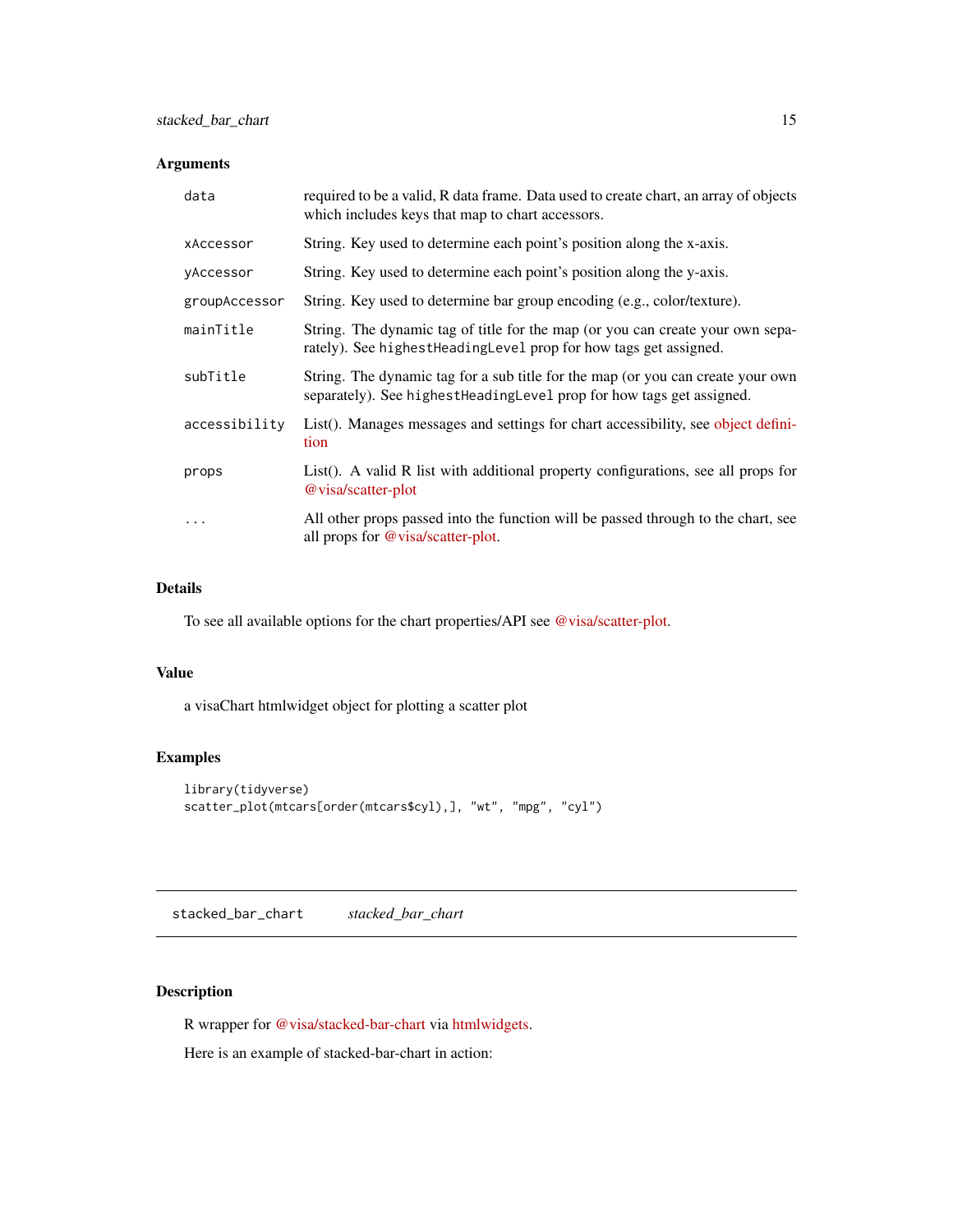#### Usage

```
stacked_bar_chart(
 data,
 ordinalAccessor,
 valueAccessor,
 groupAccessor,
 mainTitle = ",
 subTitle = ",
 accessibility = list(),
 props = list(),
  ...
)
```
## Arguments

| required to be a valid, R data frame. Data used to create chart, an array of objects<br>which includes keys that map to chart accessors.                  |
|-----------------------------------------------------------------------------------------------------------------------------------------------------------|
| ordinalAccessor                                                                                                                                           |
| String. Key used to determine bar's categorical property, within groups. (similar<br>to x in ggplot)                                                      |
| String. Key used to determine bar's numeric property. (similar to y in ggplot)                                                                            |
| String. Key used to determine bar clusters.                                                                                                               |
| String. The dynamic tag of title for the map (or you can create your own sepa-<br>rately). See highest Heading Level prop for how tags get assigned.      |
| String. The dynamic tag for a sub title for the map (or you can create your own<br>separately). See highest Heading Level prop for how tags get assigned. |
| List(). Manages messages and settings for chart accessibility, see object defini-<br>tion                                                                 |
| List(). A valid R list with additional property configurations, see all props for<br>@ yisa/stacked-bar-chart                                             |
| All other props passed into the function will be passed through to the chart, see<br>all props for @visa/stacked-bar-chart.                               |
|                                                                                                                                                           |

## Details

To see all available options for the chart properties/API see [@visa/stacked-bar-chart.](https://github.com/visa/visa-chart-components/tree/master/packages/stacked-bar-chart)

#### Value

a visaChart htmlwidget object for plotting a stacked bar chart

```
library(dplyr)
data.frame(UCBAdmissions) %>%
  filter(Admit == "Rejected") %>%
  stacked_bar_chart("Gender", "Freq", "Dept")
```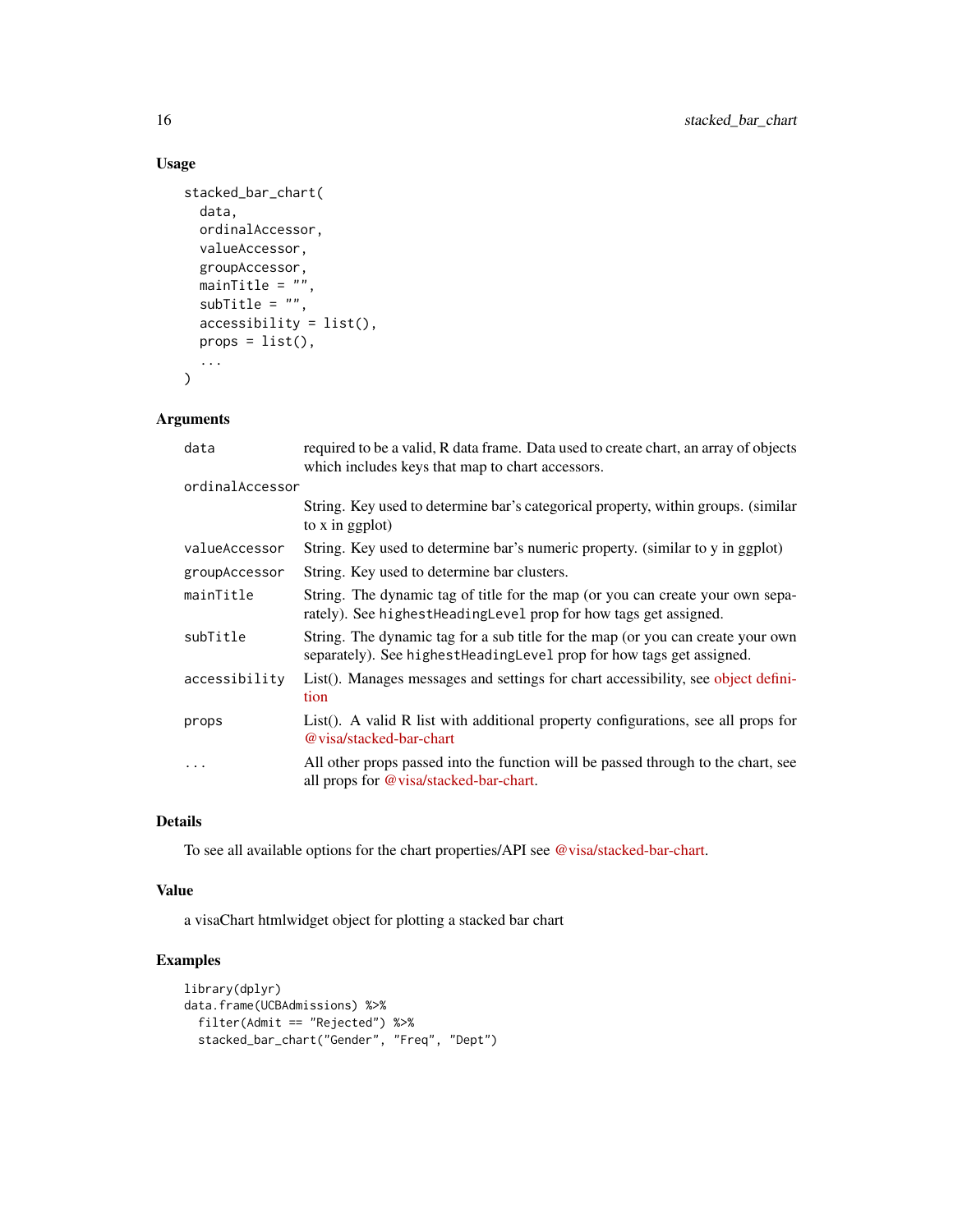<span id="page-16-0"></span>

## Description

Visa Chart Components wrapped in r htmlwidgets package

#### Usage

```
visaChart(tagName, data, propList, width = NULL, height = NULL, ...)
```
## Arguments

| tagName   | String. The custom web component HTML tag for the Visa Chart Component.<br>Set by respective chart functions. |
|-----------|---------------------------------------------------------------------------------------------------------------|
| data      | a valid R data frame. See more details in respective component functions.                                     |
| propList  | a list of props, created by each component function, see Visa Chart Components.                               |
| width     | Number. Width of chart container.                                                                             |
| height    | Number. Height of chart container.                                                                            |
| $\ddotsc$ | All other props passed into the function will be passed through to the chart.                                 |

## Value

a visaChart htmlwidget object for creating a variety of plot types

visaChart-shiny *Shiny bindings for visaChart*

## Description

Output and render functions for using visaChart within Shiny applications and interactive Rmd documents.

```
visaChartOutput(outputId, width = "100%", height = "400px")
renderVisaChart(expr, env = parent.frame(), quoted = FALSE)
```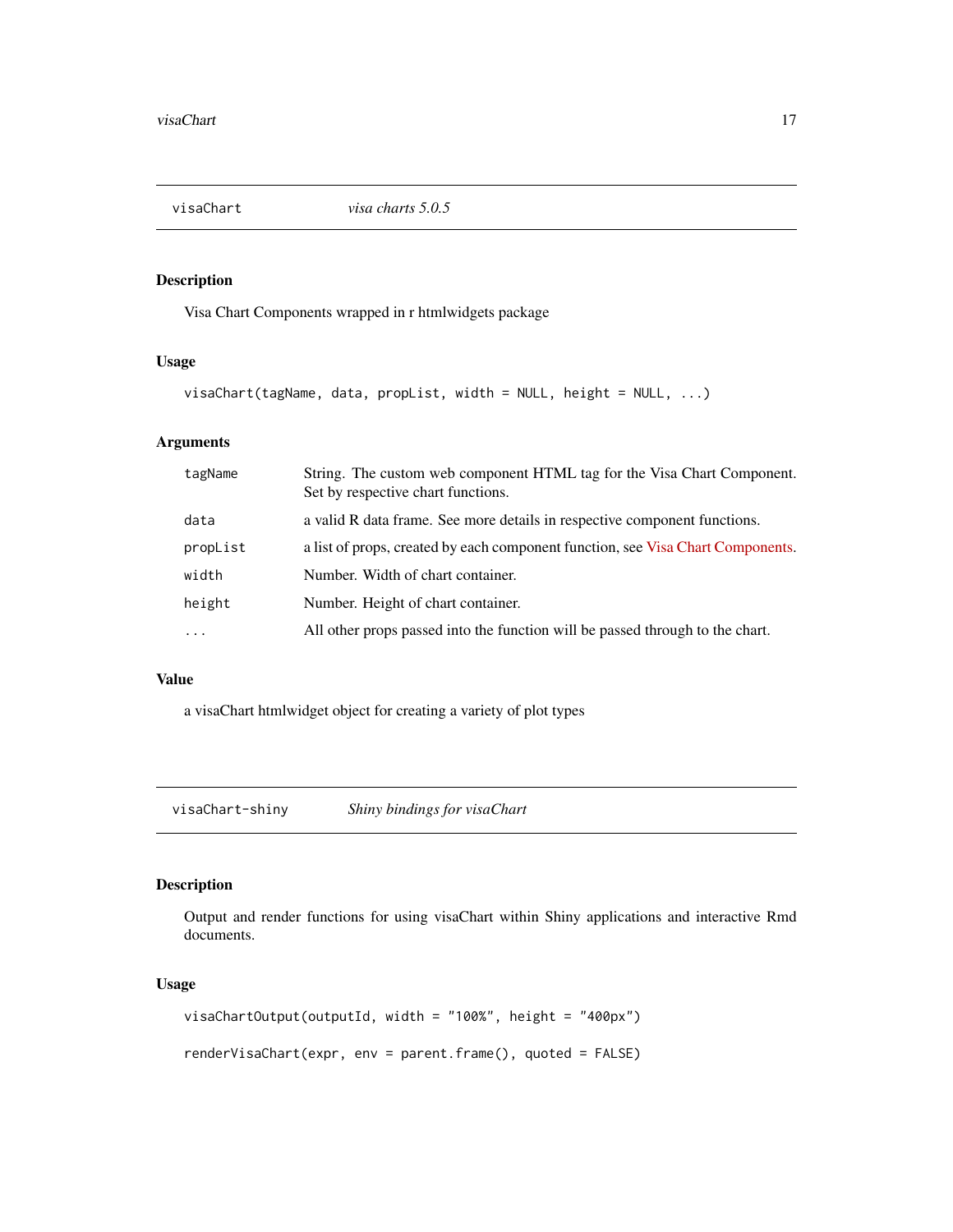## <span id="page-17-0"></span>Arguments

| outputId      | output variable to read from                                                                                                      |
|---------------|-----------------------------------------------------------------------------------------------------------------------------------|
| width, height | Must be a valid CSS unit (like '100%', '400px', 'auto') or a number, which<br>will be coerced to a string and have 'px' appended. |
| expr          | An expression that generates a visaChart                                                                                          |
| env           | The environment in which to evaluate expr.                                                                                        |
| quoted        | Is expr a quoted expression (with $\text{quote}()$ )? This is useful if you want to save<br>an expression in a variable.          |

## Value

a Shiny output or render function for visaChart htmlwidgets

## Description

Visa Chart Components wrapped in r htmlwidgets package

## Usage

```
visaNodeLinkChart(
  tagName,
  linkData,
  nodeData,
  propList,
  width = NULL,
  height = NULL,
  ...
)
```
## Arguments

| tagName  | String. The custom web component HTML tag for the Visa Chart Component.<br>Set by respective chart functions. |
|----------|---------------------------------------------------------------------------------------------------------------|
| linkData | a valid R data frame. See more details in respective component functions.                                     |
| nodeData | a valid R data frame. See more details in respective component functions.                                     |
| propList | a list of props, created by each component function, see Visa Chart Components.                               |
| width    | Number. Width of chart container.                                                                             |
| height   | Number. Height of chart container.                                                                            |
| .        | All other props passed into the function will be passed through to the chart.                                 |

## Value

a visaNodeLinkChart htmlwidget object for creating a variety of plot types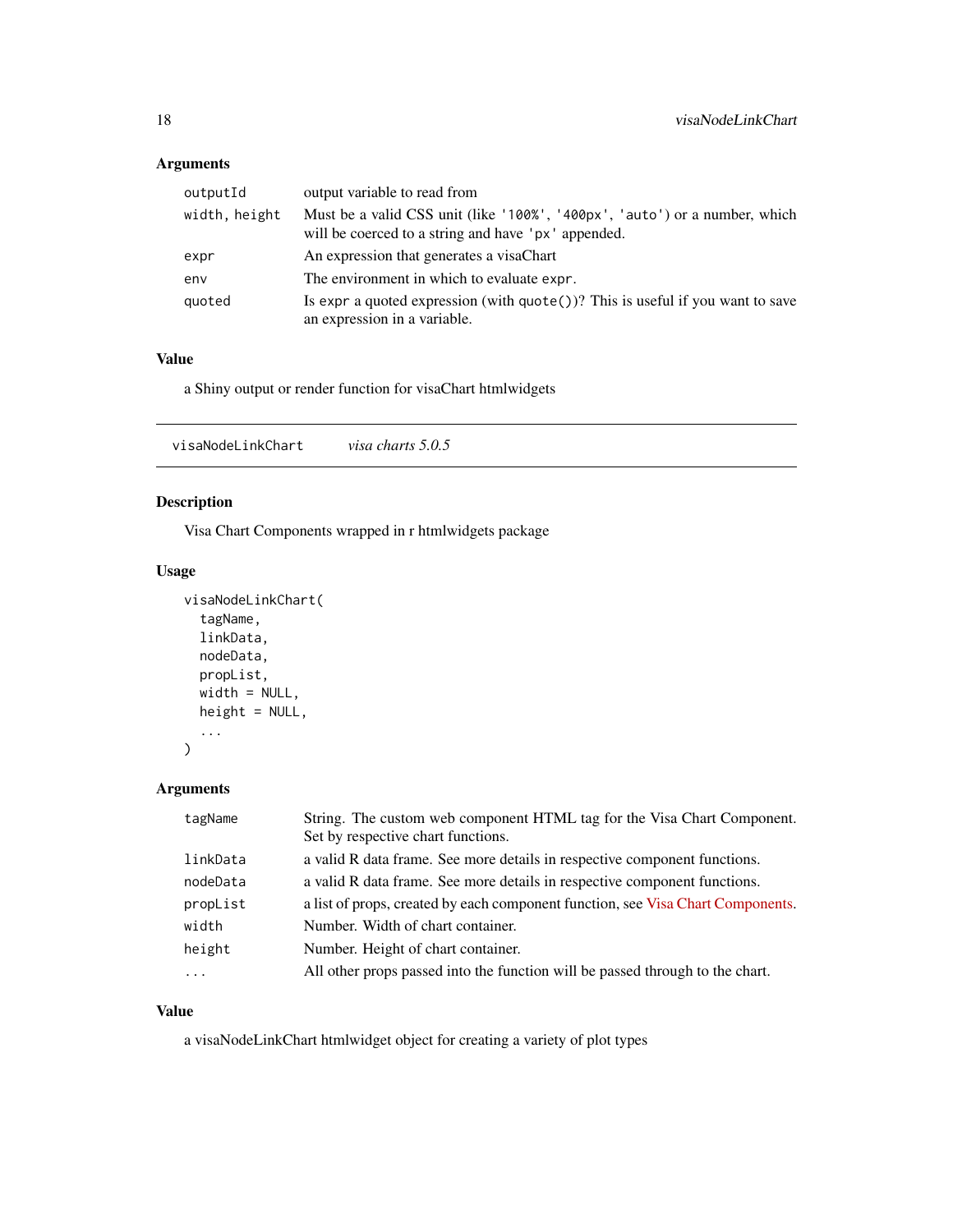<span id="page-18-0"></span>visaNodeLinkChart-shiny

*Shiny bindings for visaNodeLinkChart*

## Description

Output and render functions for using visaNodeLinkChart within Shiny applications and interactive Rmd documents.

#### Usage

```
visaNodeLinkChartOutput(outputId, width = "100%", height = "400px")
rendervisaNodeLinkChart(expr, env = parent.frame(), quoted = FALSE)
```
## Arguments

| outputId      | output variable to read from                                                                                                      |
|---------------|-----------------------------------------------------------------------------------------------------------------------------------|
| width, height | Must be a valid CSS unit (like '100%', '400px', 'auto') or a number, which<br>will be coerced to a string and have 'px' appended. |
| expr          | An expression that generates a visaNodeLinkChart                                                                                  |
| env           | The environment in which to evaluate expr.                                                                                        |
| quoted        | Is expr a quoted expression (with $\text{quote}()$ ? This is useful if you want to save<br>an expression in a variable.           |

#### Value

a Shiny output or render function for visaNodeLinkChart htmlwidgets

world\_map *world\_map*

## Description

R wrapper for [@visa/world-map](https://github.com/visa/visa-chart-components/tree/master/packages/world-map) via [htmlwidgets.](https://www.htmlwidgets.org/)

Here is an example of world-map in action: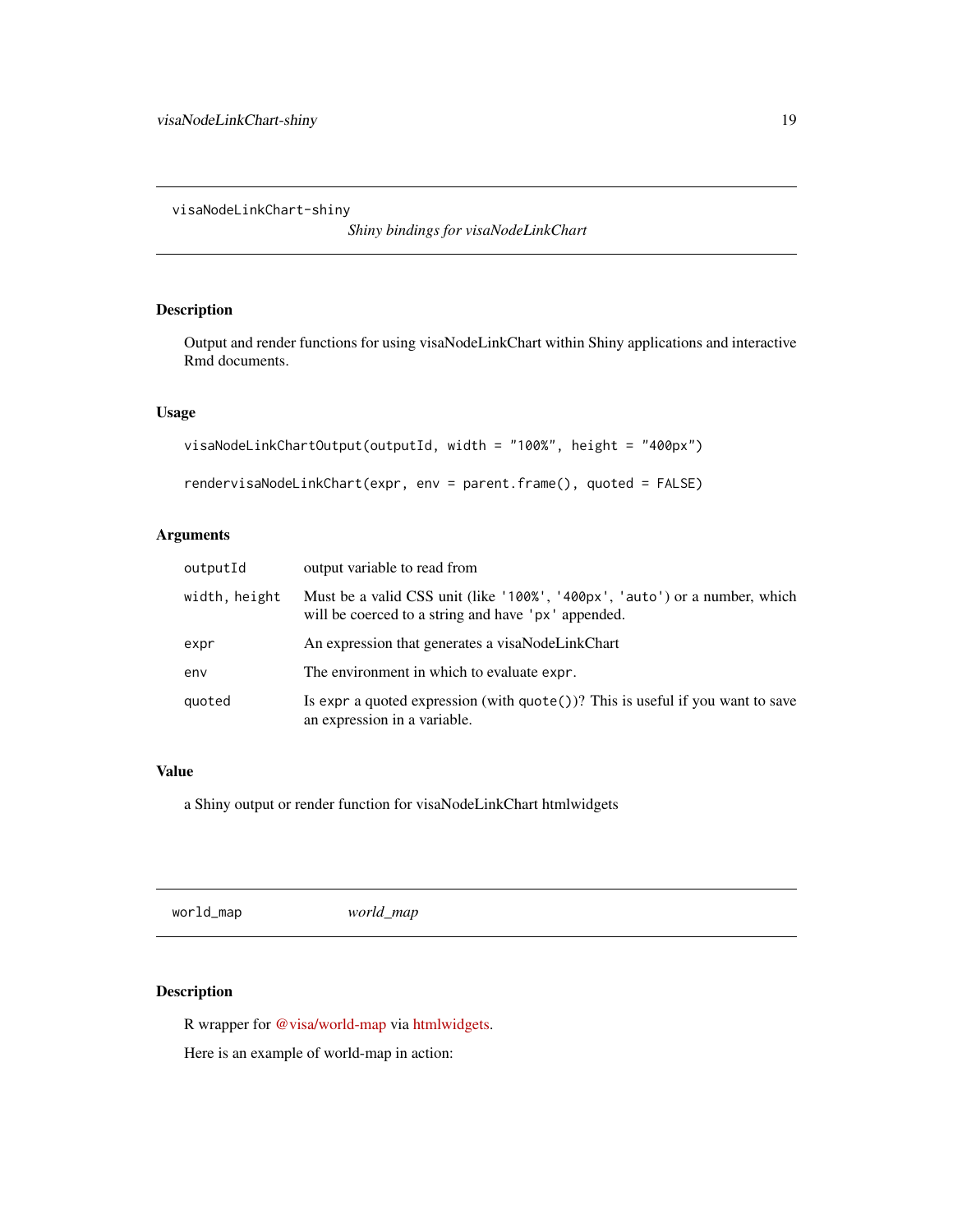## Usage

```
world_map(
  data,
  joinAccessor = "",
  joinNameAccessor = "",
 markerAccessor = "",
  markerNameAccessor = "",
  latitudeAccessor = "",
  longitudeAccessor = "",
  valueAccessor,
  groupAccessor = ",
  mainTitle = "",
  subTitle = "",accessibility = list(),
  props = list(),
  ...
\mathcal{L}
```

| data               | required to be a valid, R data frame. Data used to create chart, an array of objects<br>which includes keys that map to chart accessors.                  |
|--------------------|-----------------------------------------------------------------------------------------------------------------------------------------------------------|
| joinAccessor       | String. Key used to determine country's key property (ISO 3-Digit Code).                                                                                  |
| joinNameAccessor   |                                                                                                                                                           |
|                    | String. Key used to determine country's name property.                                                                                                    |
|                    | markerAccessor String. Key used to determine marker's key property.                                                                                       |
| markerNameAccessor |                                                                                                                                                           |
|                    | String. Key used to determine marker's name property.                                                                                                     |
| latitudeAccessor   |                                                                                                                                                           |
|                    | String. Key used to determine marker's latitude property.                                                                                                 |
| longitudeAccessor  |                                                                                                                                                           |
|                    | String. Key used to determine marker's longitude property.                                                                                                |
| valueAccessor      | String. Key used to determine the country/marker's numeric property.                                                                                      |
| groupAccessor      | String. Key used to determine country/marker color.                                                                                                       |
| mainTitle          | String. The dynamic tag of title for the map (or you can create your own sepa-<br>rately). See highestHeadingLevel prop for how tags get assigned.        |
| subTitle           | String. The dynamic tag for a sub title for the map (or you can create your own<br>separately). See highest Heading Level prop for how tags get assigned. |
| accessibility      | List(). Manages messages and settings for chart accessibility, see object defini-<br>tion                                                                 |
| props              | List(). A valid R list with additional property configurations, see all props for<br>@visa/world-map                                                      |
| $\cdots$           | All other props passed into the function will be passed through to the chart, see<br>all props for @visa/world-map.                                       |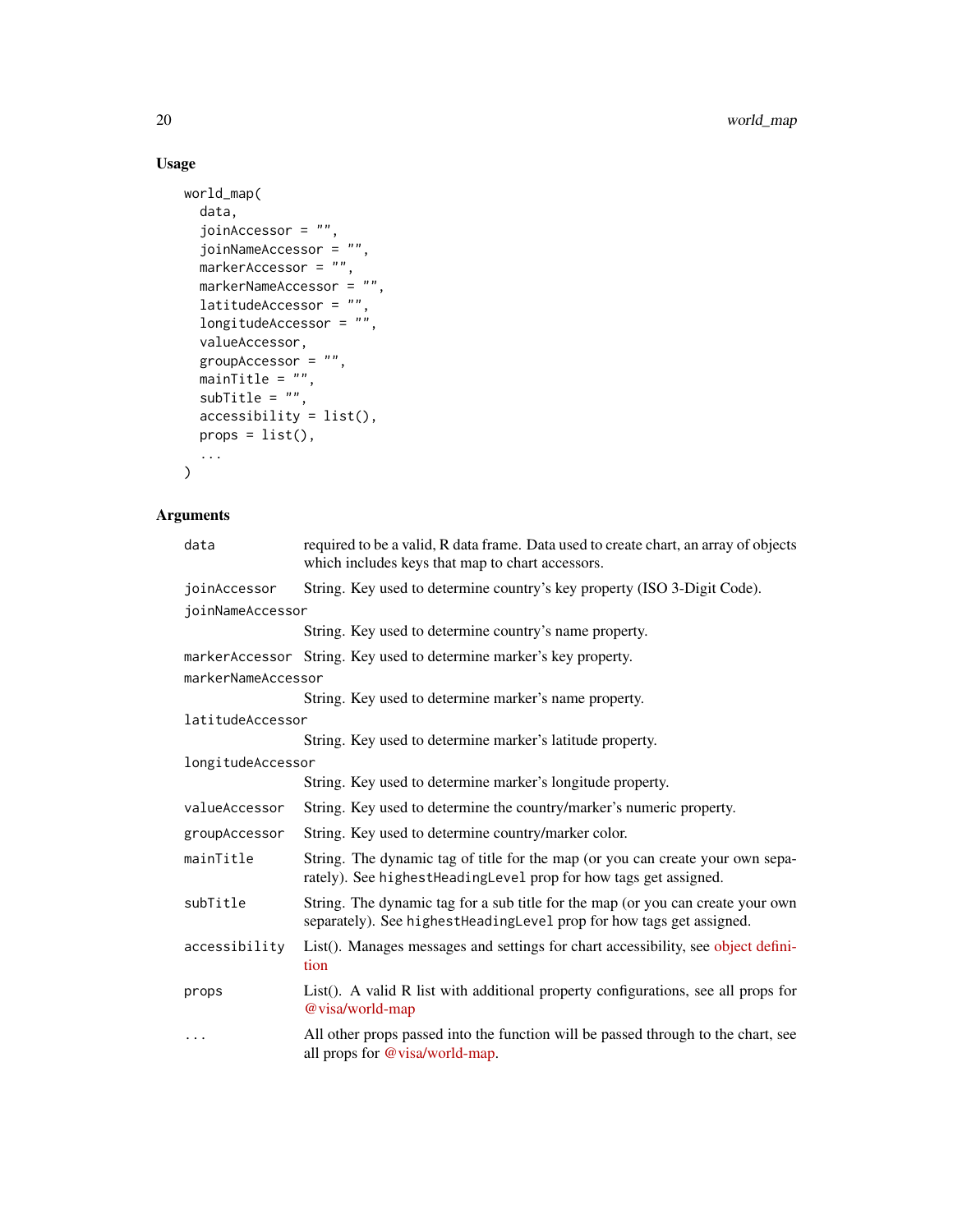## world\_map 21

## Details

To see all available options for the chart properties/API see [@visa/world-map.](https://github.com/visa/visa-chart-components/tree/master/packages/world-map)

## Value

a visaChart htmlwidget object for plotting a world map

```
library(tidyverse)
quakes %>%
 sample_n(100) %>%
 tibble::rowid_to_column() %>%
 world_map(
  markerAccessor = "rowid",
  latitudeAccessor = "long",
  longitudeAccessor = "lat",
  valueAccessor = "stations",
  markerStyle=list(
   visible=TRUE,
    fill=TRUE,
    opacity=.5,
    radiusRange=c(5,15)
  )
 \mathcal{L}
```